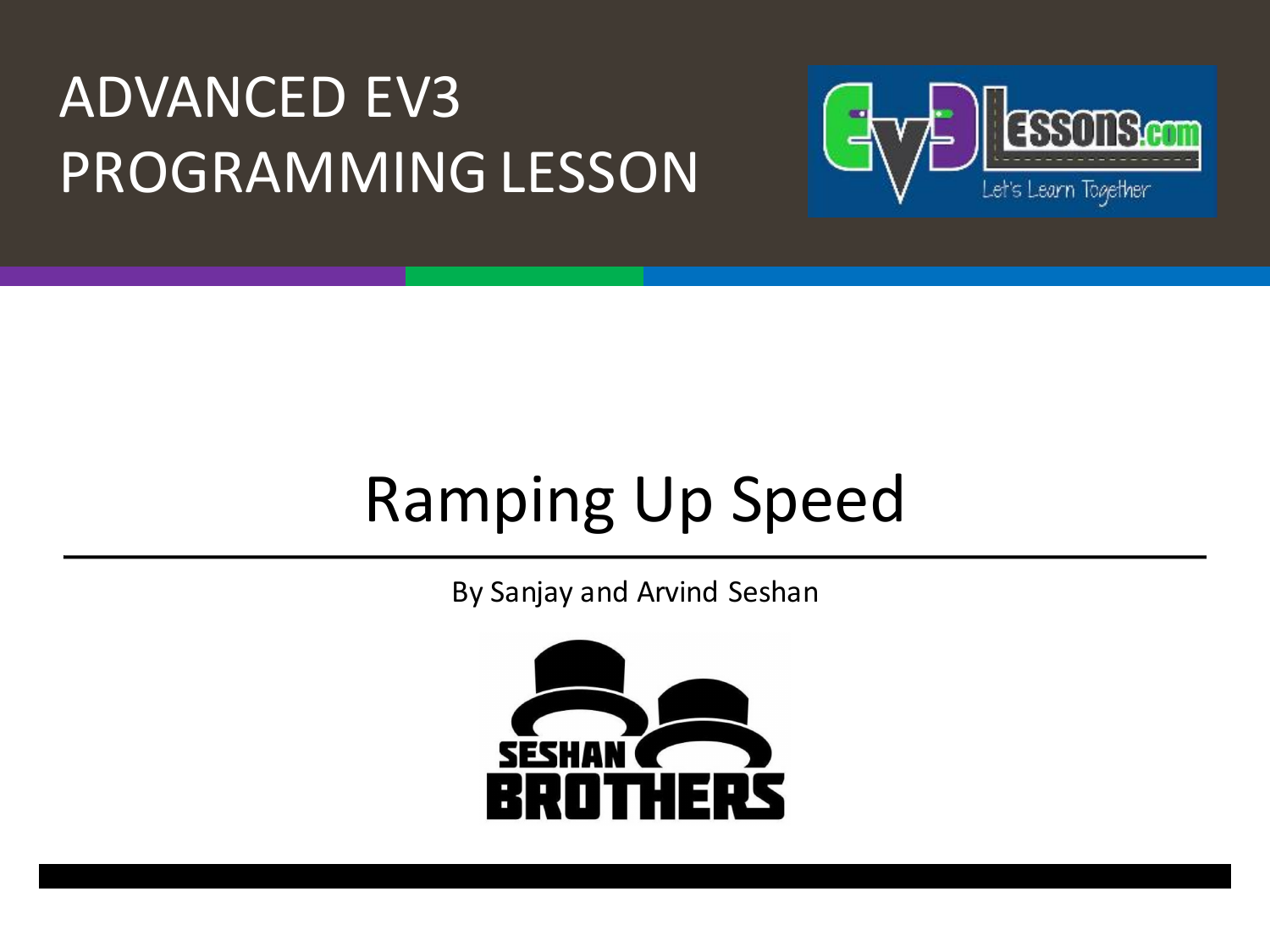## Lesson Objectives

- $\lambda$  Learn what ramp up means
- $\blacktriangleright$  Learn how and when to use ramp up
- $\overline{a}$  Learn how to use the Timer Block

**7** Prerequisites: Data Wires, My Blocks with Inputs & Outputs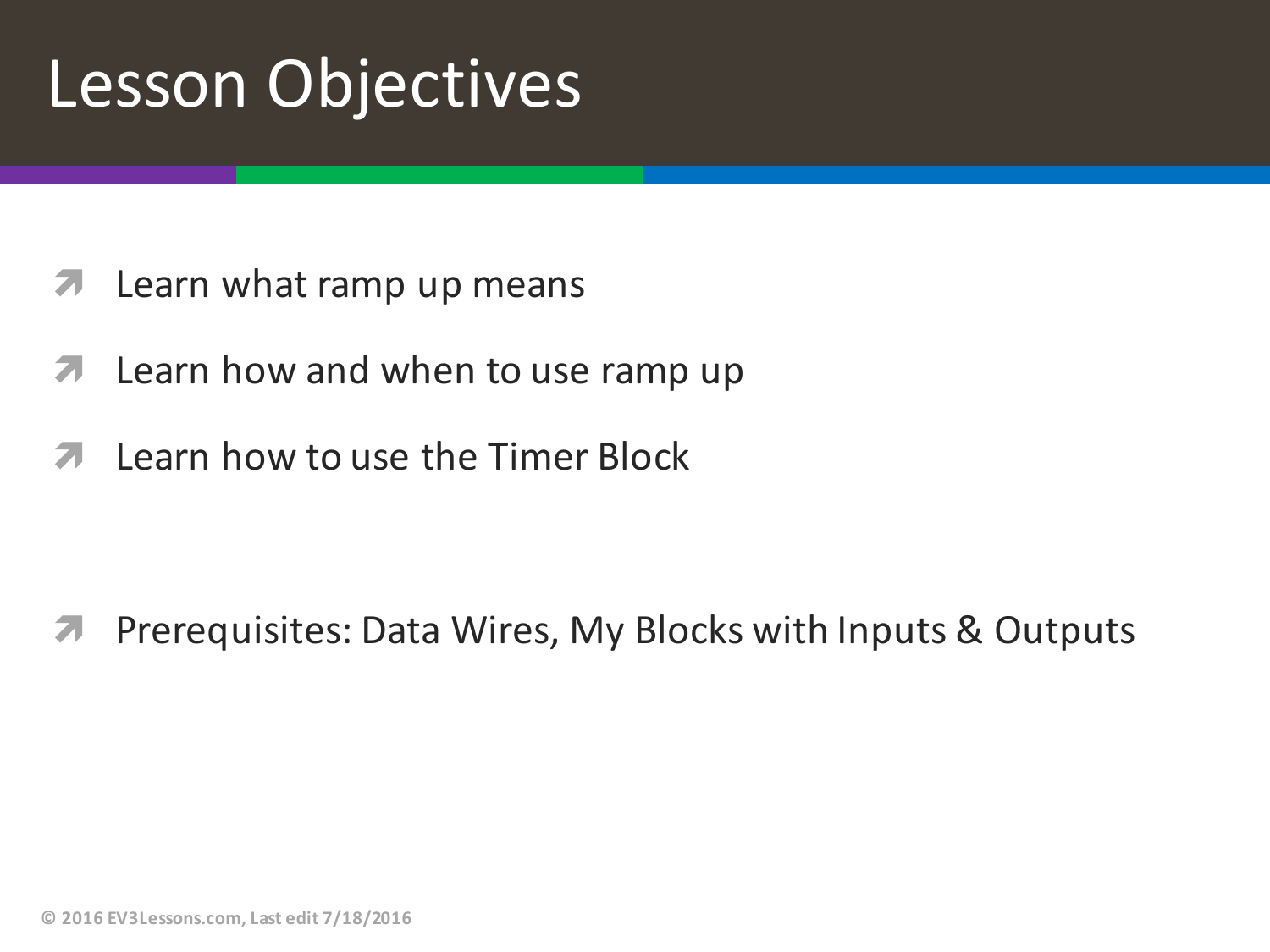# Why Ramp Up

- Ramping up speed is very helpful when running fast-paced programs
- Usually, if the robot starts up with high speed, then there would be a small jolt in the beginning. The jolt may change the position of the robot.
- With the ramp up, it would start up slowly and increase speed over time (see video on the right)

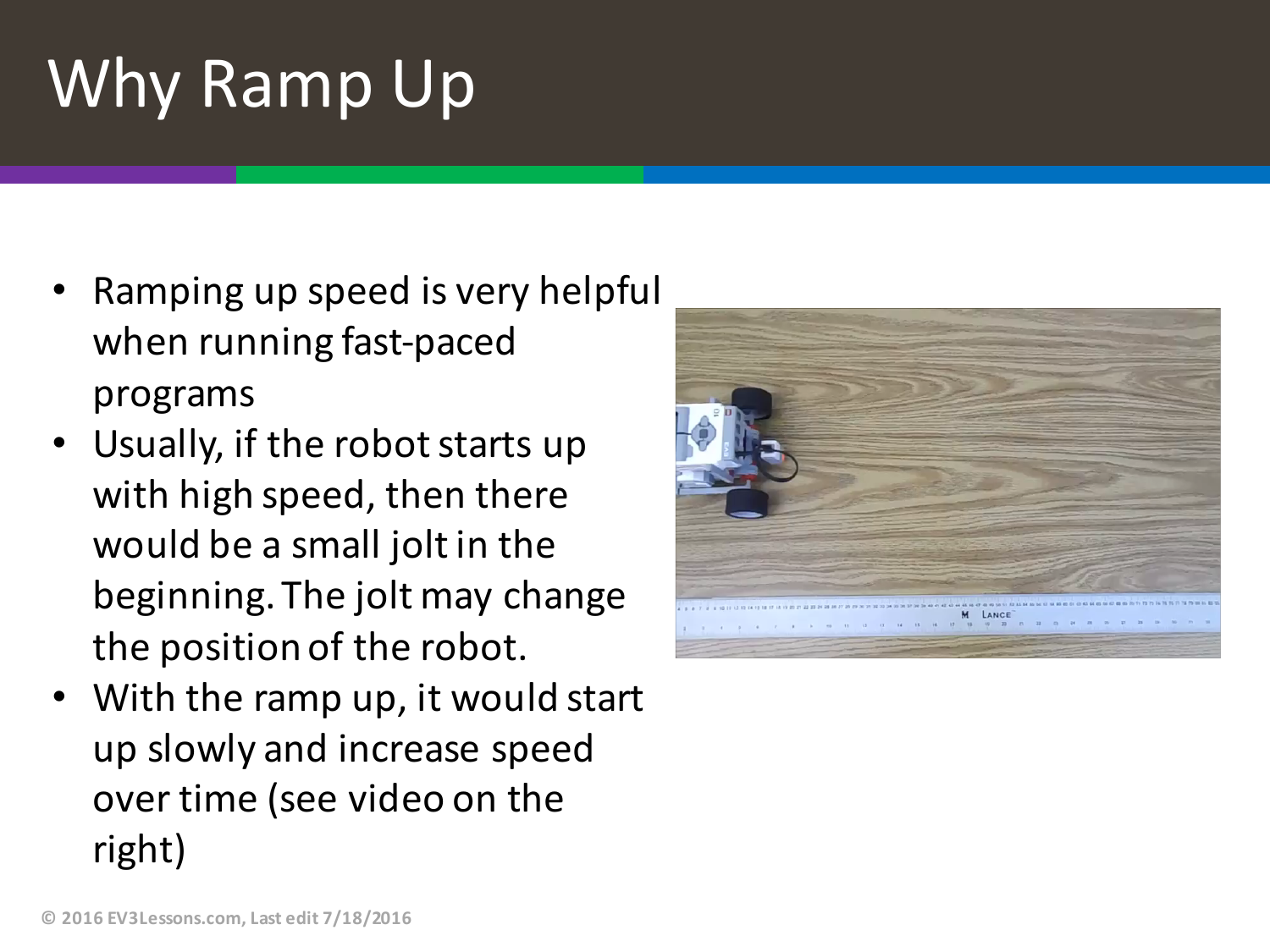## New Tool: Timer Block

- $\pi$  The timer block is used to count time
- $\blacktriangledown$  It is found in the Yellow (sensor tab) in the EV3 Software.
- $\lambda$  Multiple timers are available (up to 8 timers)
- **1** You can use the block to reset a specific timer back to 0 seconds
- $\blacktriangledown$  You can use the block to output the time since reset...
- $\lambda$  If you are an FLL team, you can use timers to track time or for the ramp up code in this lesson

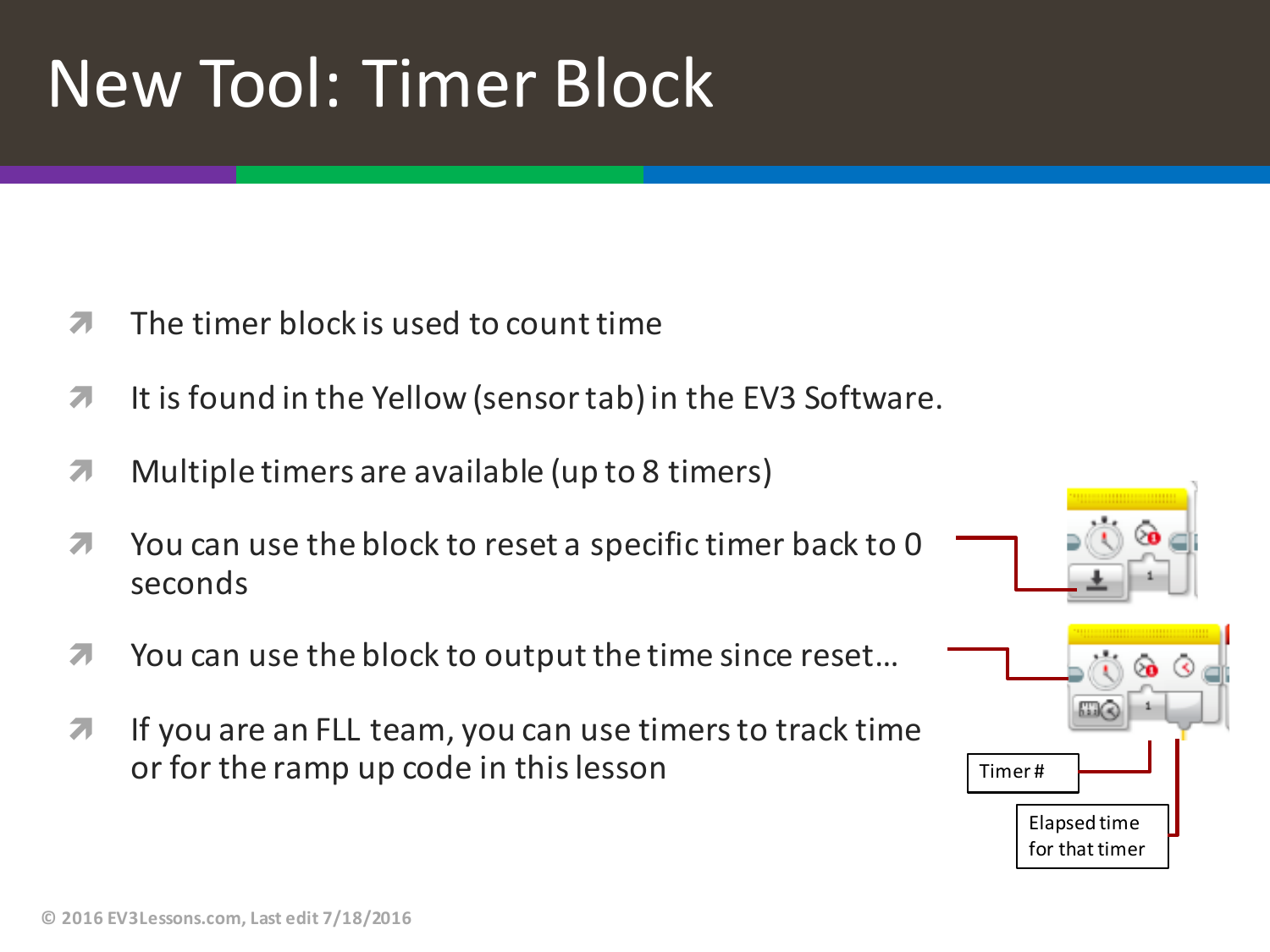## Ramp Up in 4 Easy Steps

#### 1. Reset timer

2. In a loop, read the number of seconds passed and multiply the power by 20.

3. Still in the loop, take the result of the multiplication and connect it to the move block.

4. Repeat the Loop for 5 seconds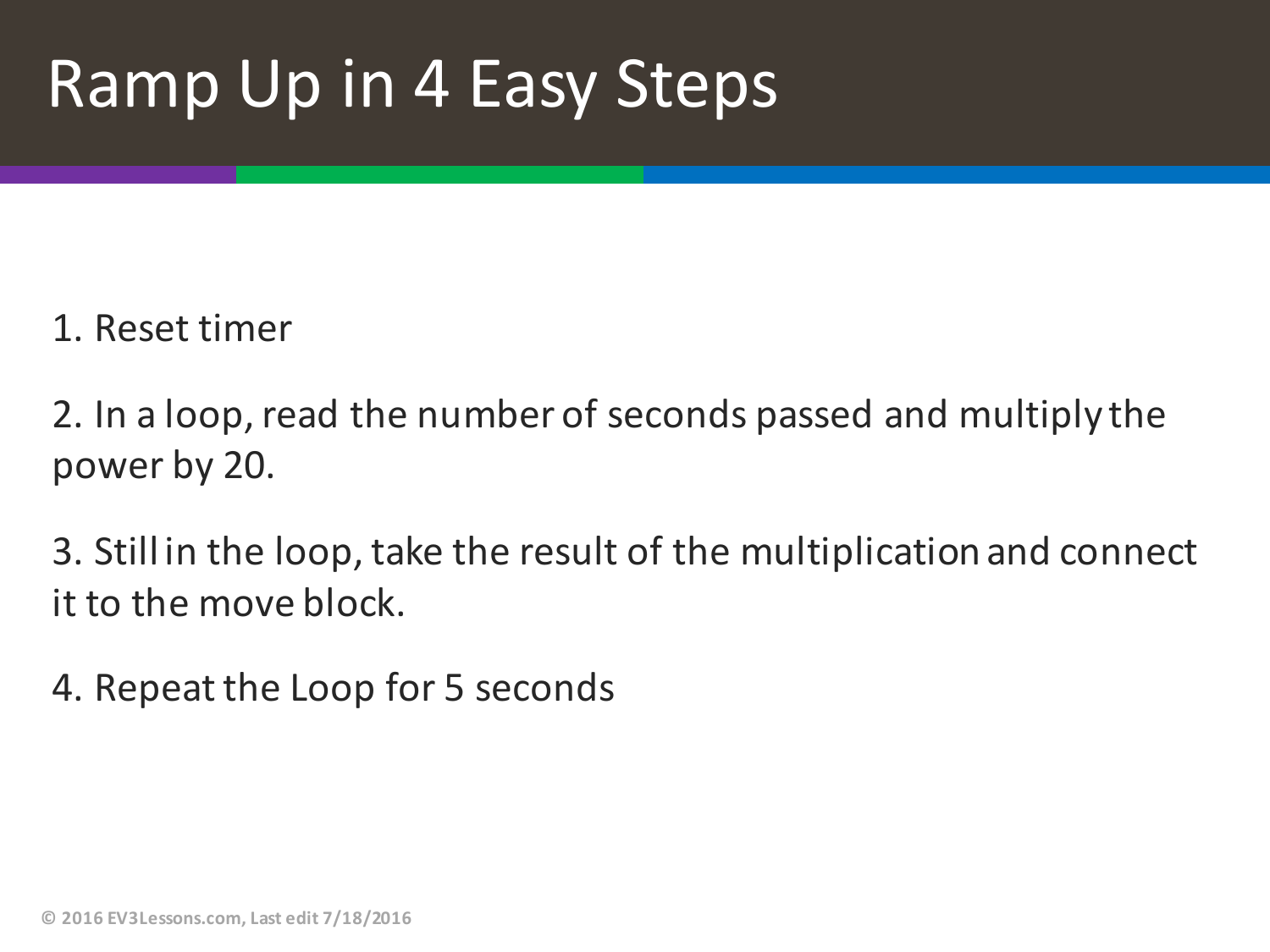#### Base Ramp Up



Code by Mesa Robles Robotworks. Modified by Droids Robotics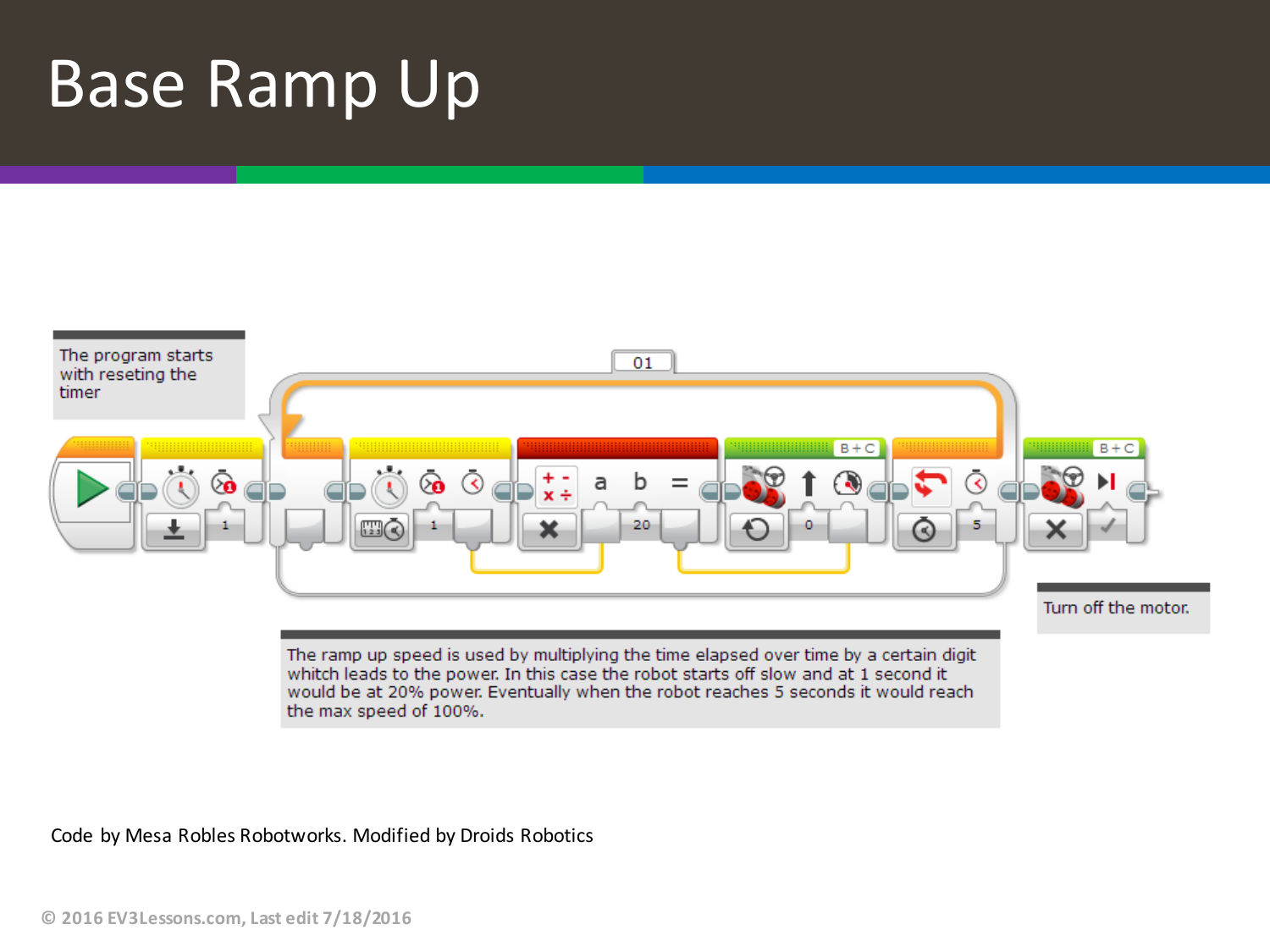## Ramp Up Challenge



Step 1: Can you now make a ramp up program that takes 2 inputs (total duration of ramp up and how much you want the motor to ramp up per second)? Create a My Block.



Step 2: Ramp up your robot, then move until a black line.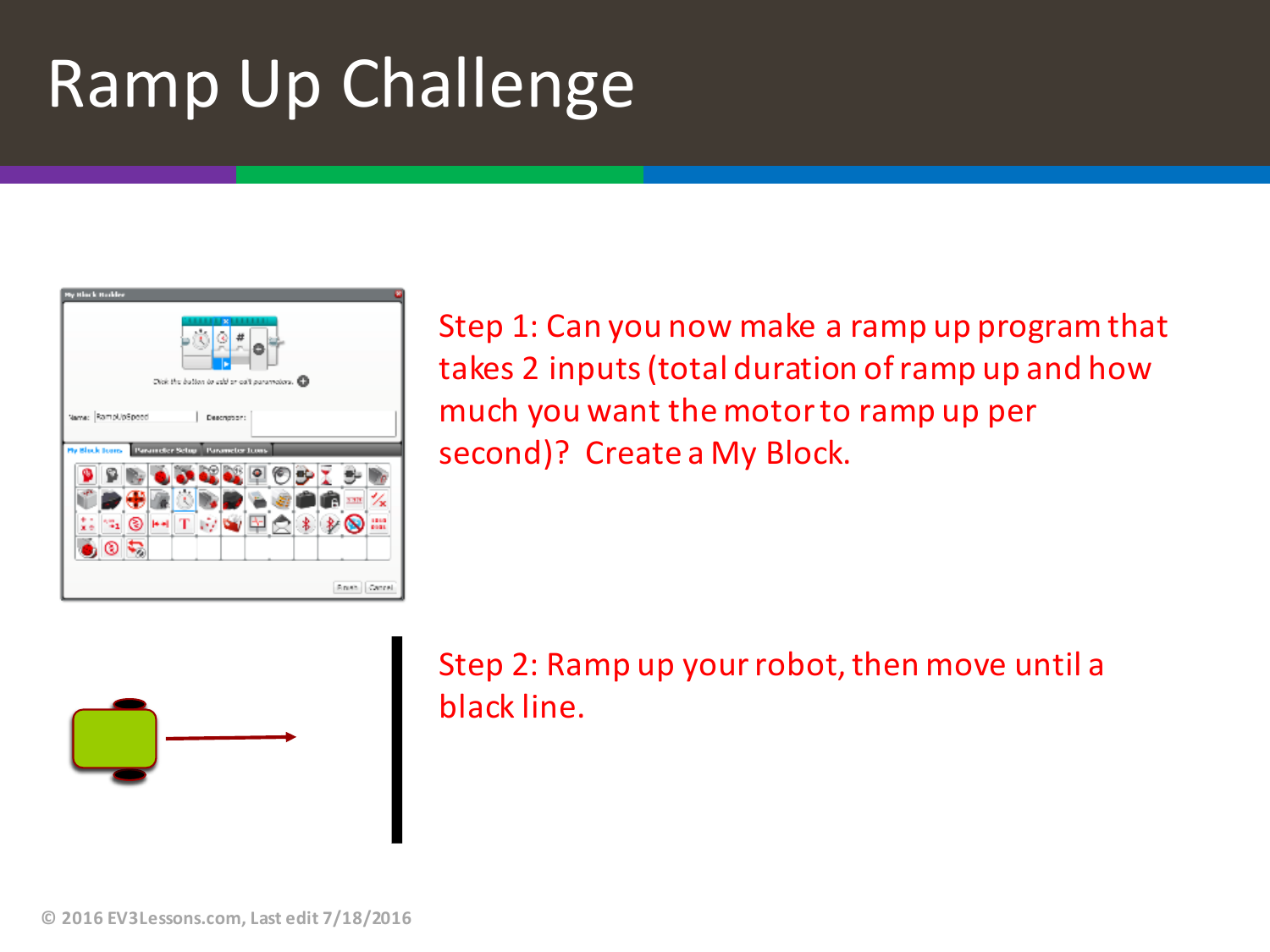# Making the My Block



A. Highlight all the blocks (without stop block) then go to My Block Builder

|                                                                        |     |  |  | ×                                            |  |   |            |              |
|------------------------------------------------------------------------|-----|--|--|----------------------------------------------|--|---|------------|--------------|
|                                                                        |     |  |  | Click the button to celd or cult parameters. |  |   |            |              |
| Name: RampUpSpeed<br>My Block Torns - Parameter Setup - Parameter Lons |     |  |  | Description:                                 |  |   |            |              |
|                                                                        |     |  |  |                                              |  |   | <b>EXT</b> |              |
|                                                                        | 524 |  |  |                                              |  | 裳 |            | 1910<br>Doğu |

B. Add 2 inputs: one for how quickly you want to ramp up and one for and seconds 

Refer to the My Blocks with Inputs & Outputs lesson if you need help setting up the My Block

**B**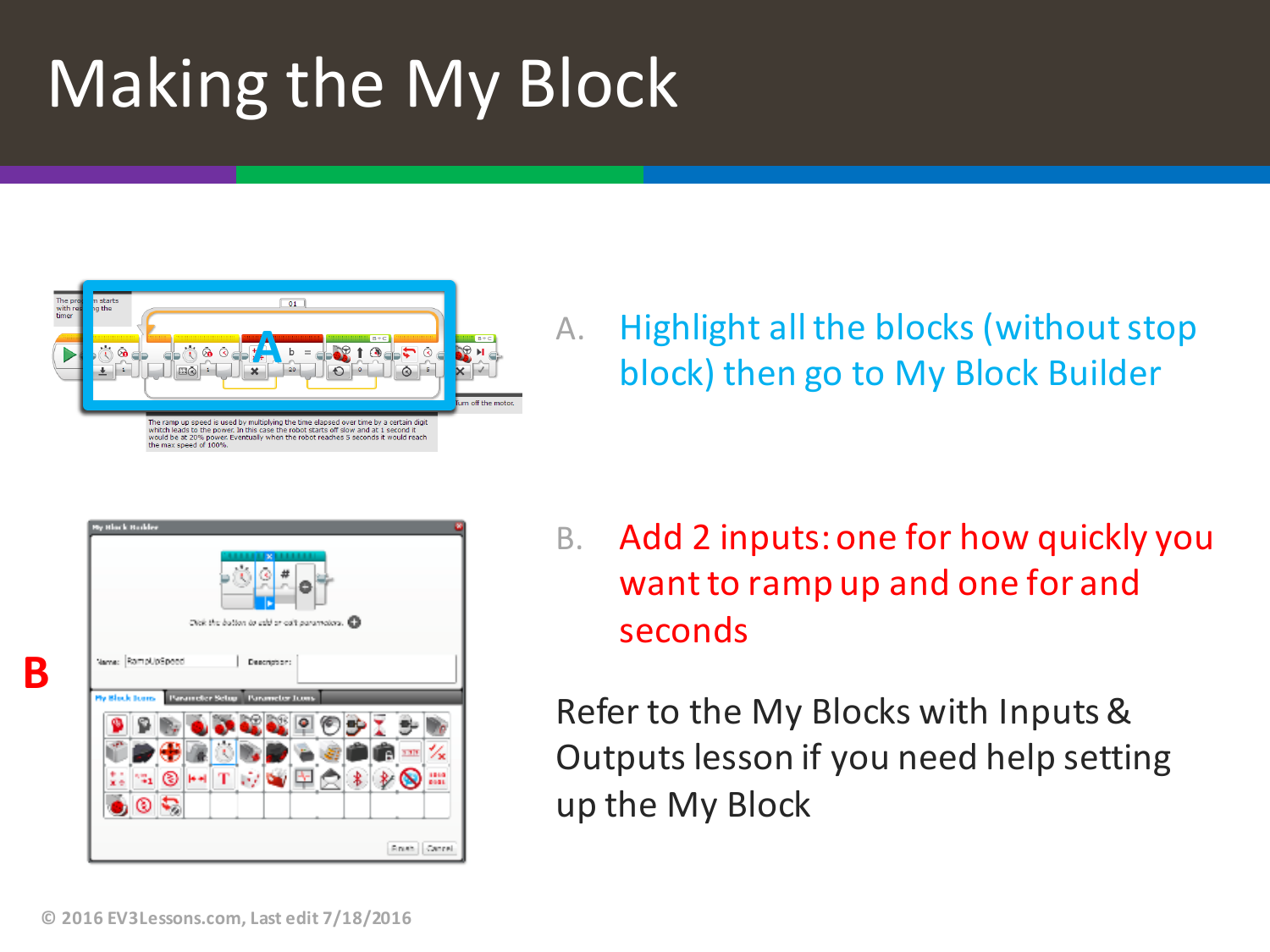## Wire the My Block





Wire the "How quickly you want to ramp up" input to the Math Block and the Seconds input to the Move Steering block

Code by Mesa Robles Robotworks. Modified by Droids Robotics

**© 2016 EV3Lessons.com, Last edit 7/18/2016**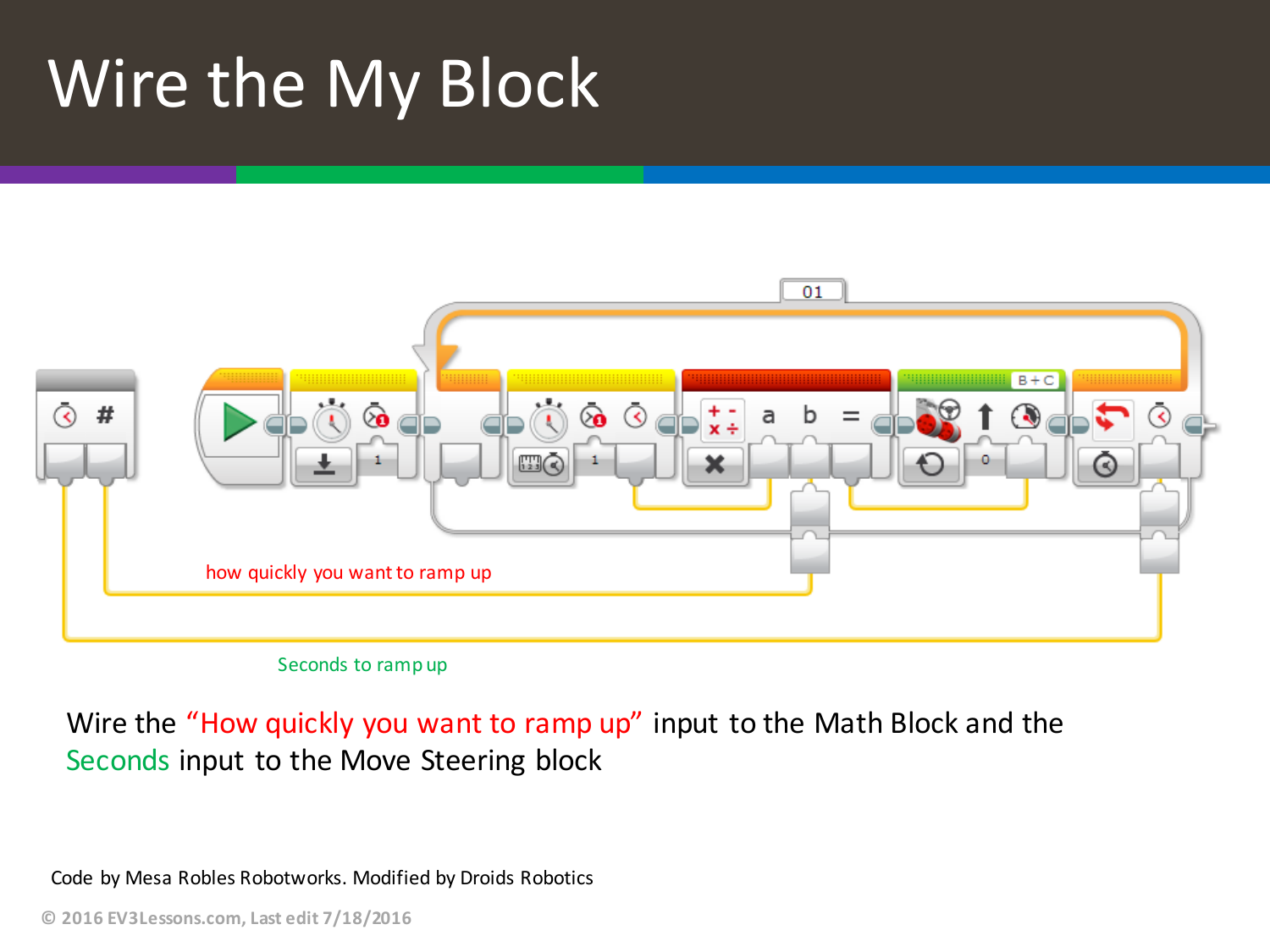## **Challenge Solution**



Code by Mesa Robles Robotworks. Modified by Droids Robotics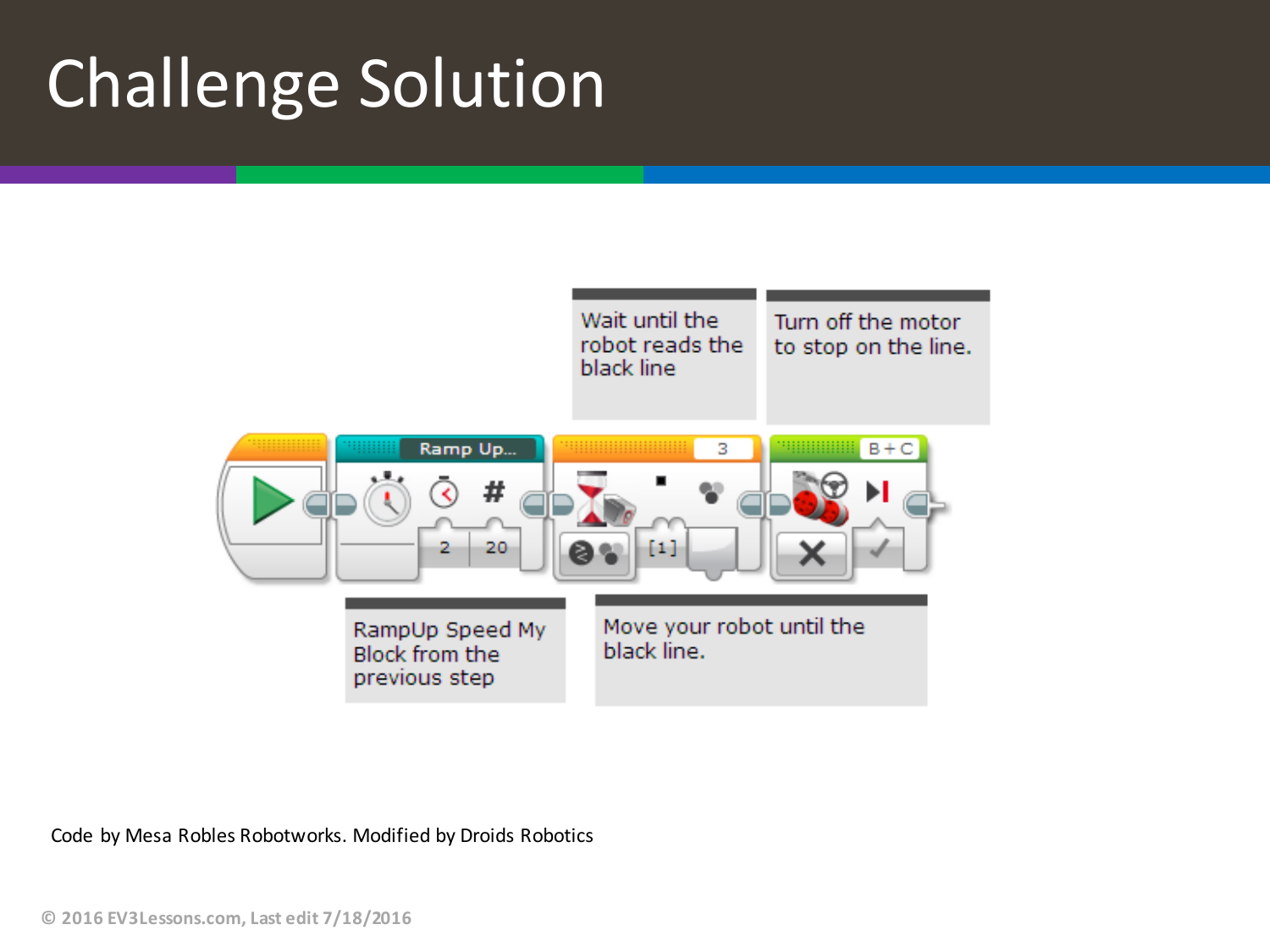### Discussion Guide

#### 1. What is ramping up?

Ans. Ramping up is starting slow and getting gradually faster.

#### 2. Why should you bother?

Ans. Ramping up can reduce sudden jerk in robot movement.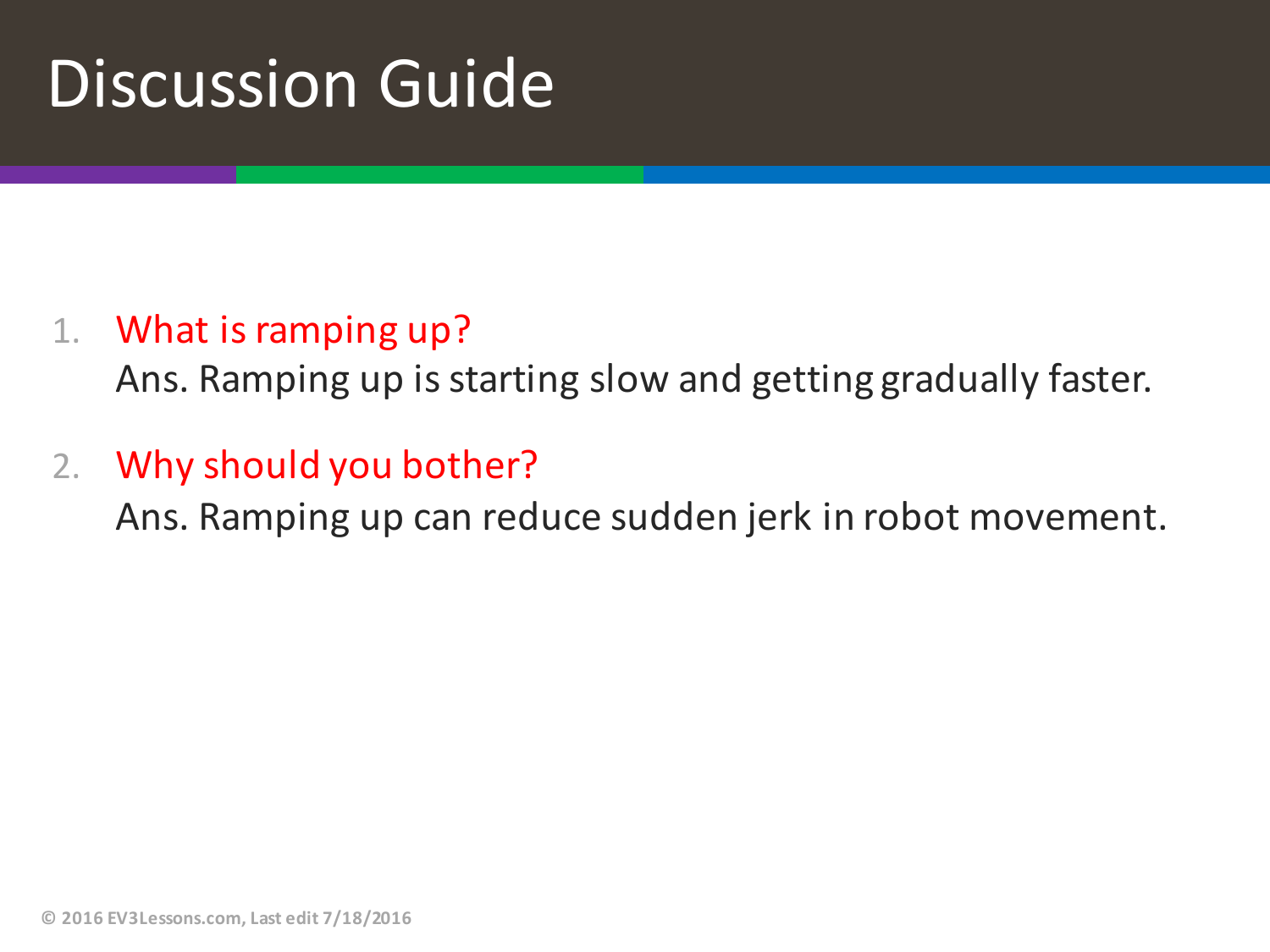

**7** Think about what else you might be able to use a timer block for.